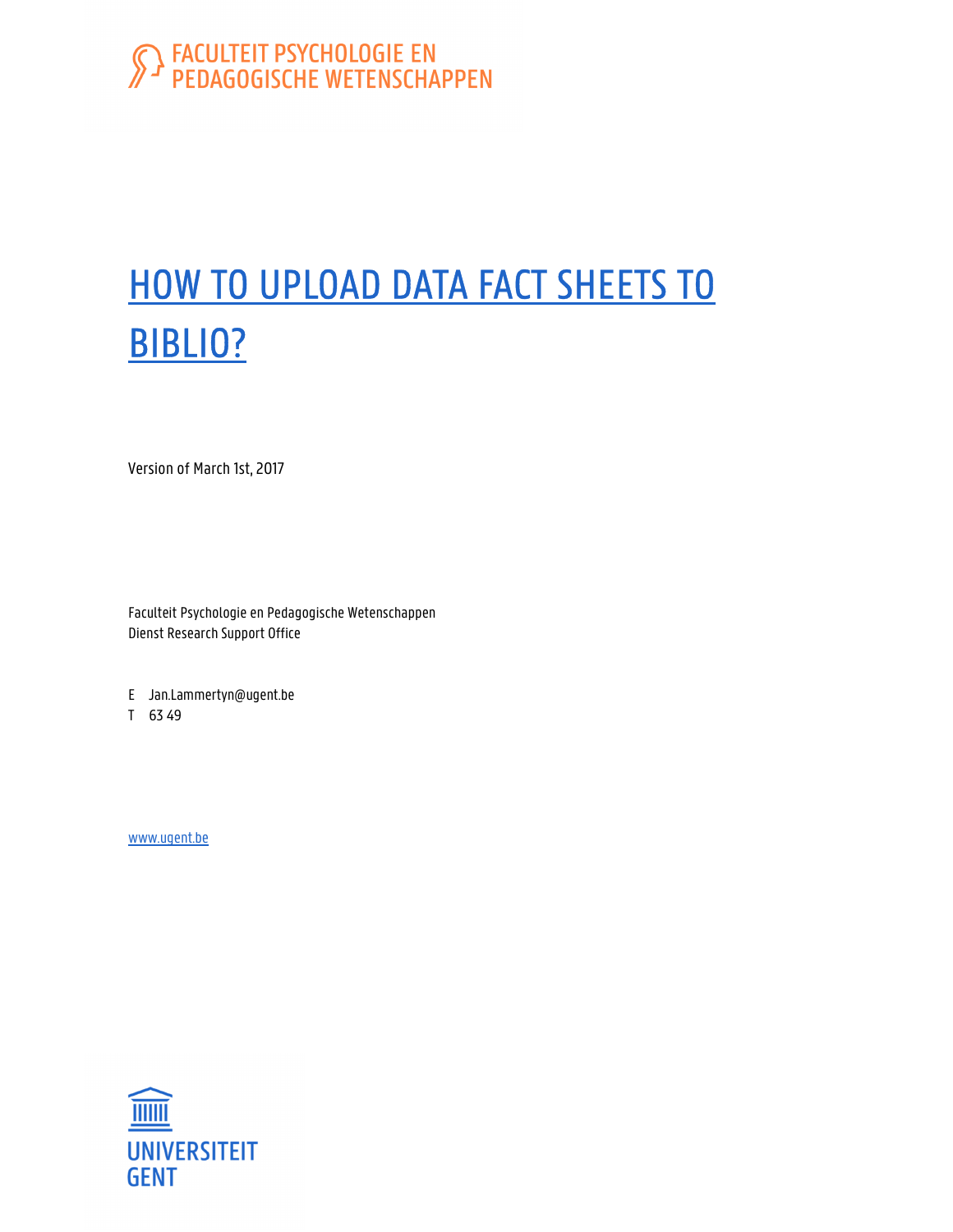#### **INTRODUCTION**

Uploading a data fact sheet is a straightforward process. You should keep in mind though that adding additional files to Biblio records is preferably done at the same time as submitting the new publication to Biblio and not later. At this moment, it is not possible add documents manually to an entry already published in Biblio. If you should encounter the situation that you want to add documents (like a data fact sheet) to an already existing record in Biblio, send these files to the Biblio team (see https://biblio.ugent.be/contact). If you do so, do not forget to mention to which record the files have to be added.

These are the steps you should take to add a data fact sheet to your Biblio record:

#### STEP 1 – ADD PUBLICATION

Go to the UGent Biblio website (https://biblio.ugent.be) and select "add publications" or click the big blue button.



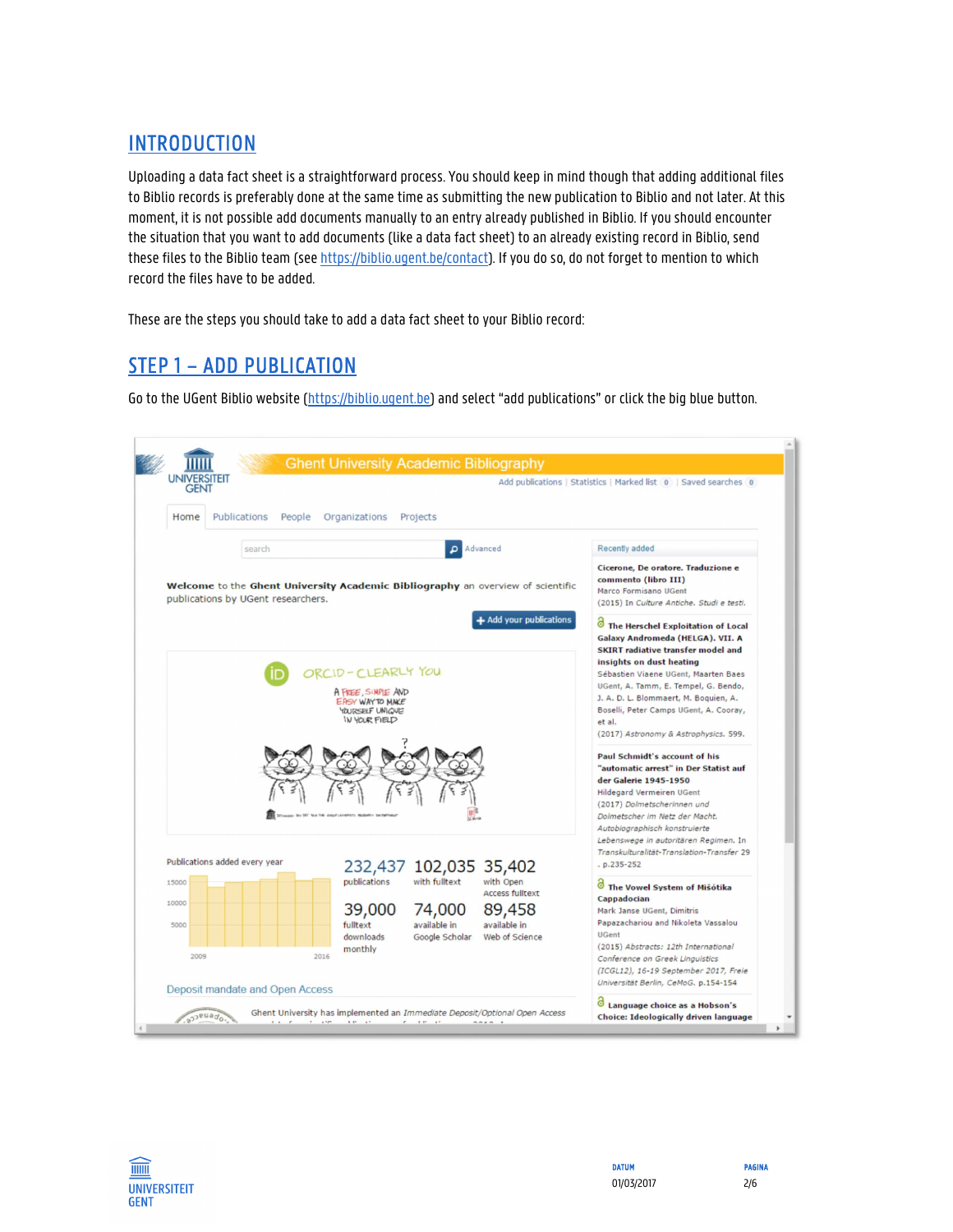## STEP 2 – CHOOSE TYPE

Choose the type of publication you want to add. In this example we use the "Dissertation"-type.

| $\widehat{1}$<br><b>UNIVERSITEIT</b><br><b>GENT</b> | <b>合</b> Home                                                                                                                                                                                                                                   | $C*$ Logout |  |  |  |  |
|-----------------------------------------------------|-------------------------------------------------------------------------------------------------------------------------------------------------------------------------------------------------------------------------------------------------|-------------|--|--|--|--|
|                                                     | <b>Add New Publication</b>                                                                                                                                                                                                                      |             |  |  |  |  |
|                                                     | Option 1:<br>Enter a publication ID to import                                                                                                                                                                                                   |             |  |  |  |  |
|                                                     | DOI<br>10.324/JHEP287432<br>鴨<br>Go!                                                                                                                                                                                                            |             |  |  |  |  |
|                                                     | Option 2:<br>Select a type and fill out the form<br><b>Journal Article</b><br><b>Conference Contribution</b><br><b>Dissertation</b><br><b>Book</b><br><b>Miscellaneous</b><br><b>Book Chapter</b><br><b>Book Editor</b>                         |             |  |  |  |  |
|                                                     | Option 3:<br>Option 4:<br>Upload a published Open<br>Paste your BibTex record here<br><b>Access fulltext</b><br>Please paste only one record at a<br>time<br>Drop published Open Access PDF here<br>and we'll do the rest.<br>$\bigcirc$ Import |             |  |  |  |  |
|                                                     | Option 5:<br>Import from Web of Science<br>Go!<br>Bestand kiezen   Geen best gekozen                                                                                                                                                            | ۰           |  |  |  |  |

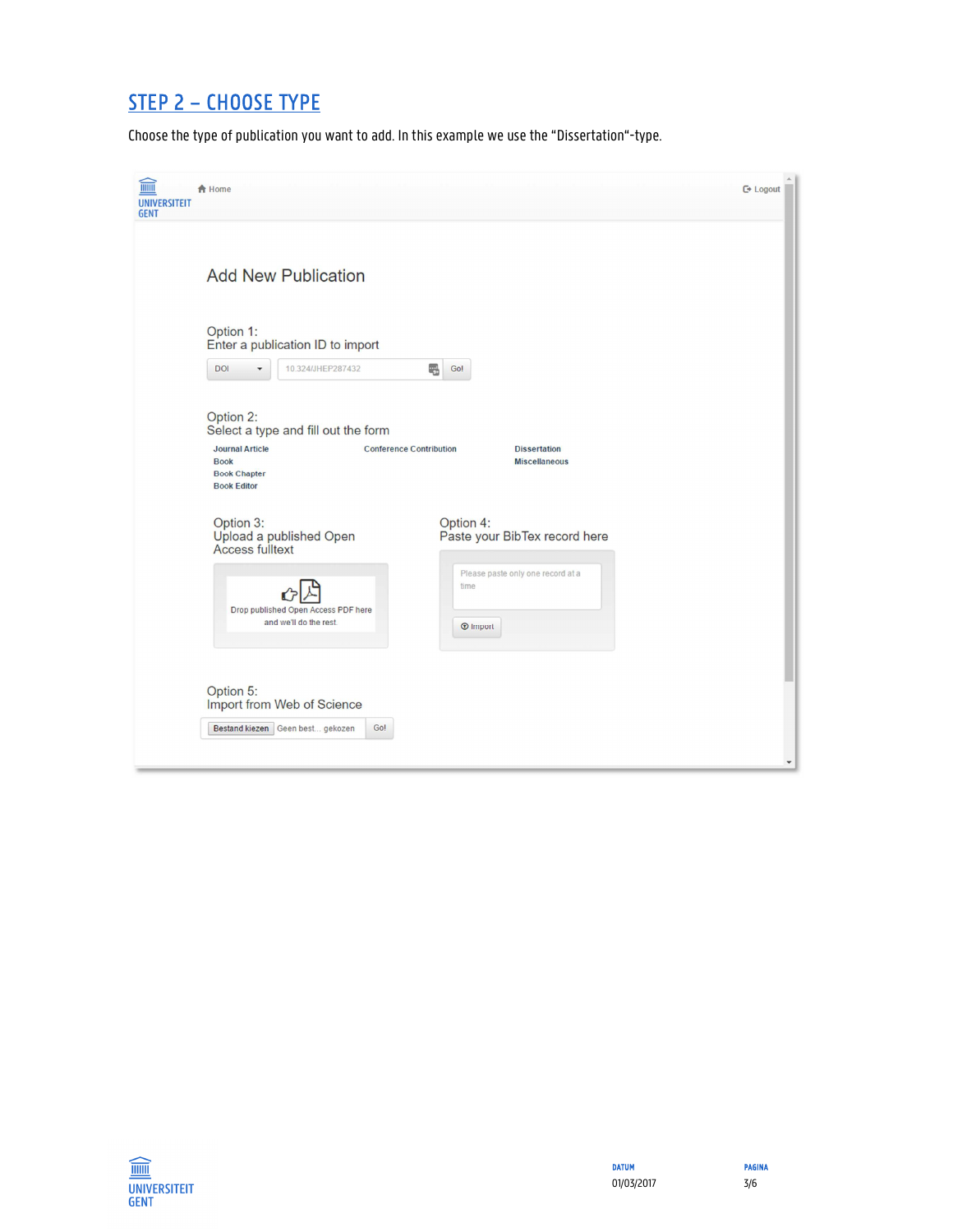## STEP 3 – ENTER DETAILS

Once you have entered all details about your publication, click 'next' to advance to the upload section.

| I<br><b>合</b> Home<br><b>UNIVERSITEIT</b><br><b>GENT</b> |                                                         |                                                                                       | <b>□</b> Logout         |  |  |
|----------------------------------------------------------|---------------------------------------------------------|---------------------------------------------------------------------------------------|-------------------------|--|--|
| <b>Dissertation</b>                                      |                                                         |                                                                                       |                         |  |  |
| <b>Details</b>                                           | <b>Upload</b><br><b>Additional Information</b><br>Links |                                                                                       | <b>Single Page Form</b> |  |  |
|                                                          | $\vee$ Save<br>« Back                                   | <b>X</b> Cancel<br><b>Make Public</b><br>Next »                                       |                         |  |  |
| <b>Publication Type</b>                                  | <b>Dissertation</b>                                     | 7                                                                                     |                         |  |  |
| Author*                                                  | <b>First Name</b><br>Jan                                | $\circ$ extern $\circ$<br><b>Last Name</b><br>Lammertyn<br>٠                          | -                       |  |  |
| Title *                                                  |                                                         | e.g. Handbook of eBook Publishing<br>固                                                |                         |  |  |
| <b>Alternative Title</b>                                 | e.g. Manuel de publication                              | ۰                                                                                     |                         |  |  |
| <b>Department</b>                                        |                                                         | Research Support Office FPPW (PP59)<br>÷                                              |                         |  |  |
| Project                                                  |                                                         | Start typing, or use (arrow down) to choose a project from the list.                  |                         |  |  |
| <b>Supervisor</b>                                        | <b>First Name</b><br>e.g. J                             | $\circledcirc$ extern $\circledcirc$ $\mathbb{I}$<br>Last Name<br>e.g. Appleseed<br>۰ | -                       |  |  |
| <b>Publication Short</b><br><b>Title</b>                 | e.g. Phys Rev D                                         |                                                                                       |                         |  |  |
| <b>DOI</b>                                               | e.g. 10.7484/INSPIREHEP.DATA.RF5P.6M3K                  |                                                                                       |                         |  |  |
| <b>Publisher</b>                                         | e.g. European Physical Society                          |                                                                                       |                         |  |  |
| <b>Place of Publication</b>                              | e.g. Berlin                                             |                                                                                       |                         |  |  |
| Publishing Year *                                        | e.g. 2015                                               | Published while none of the authors are employed at UGent                             | $\blacktriangledown$    |  |  |

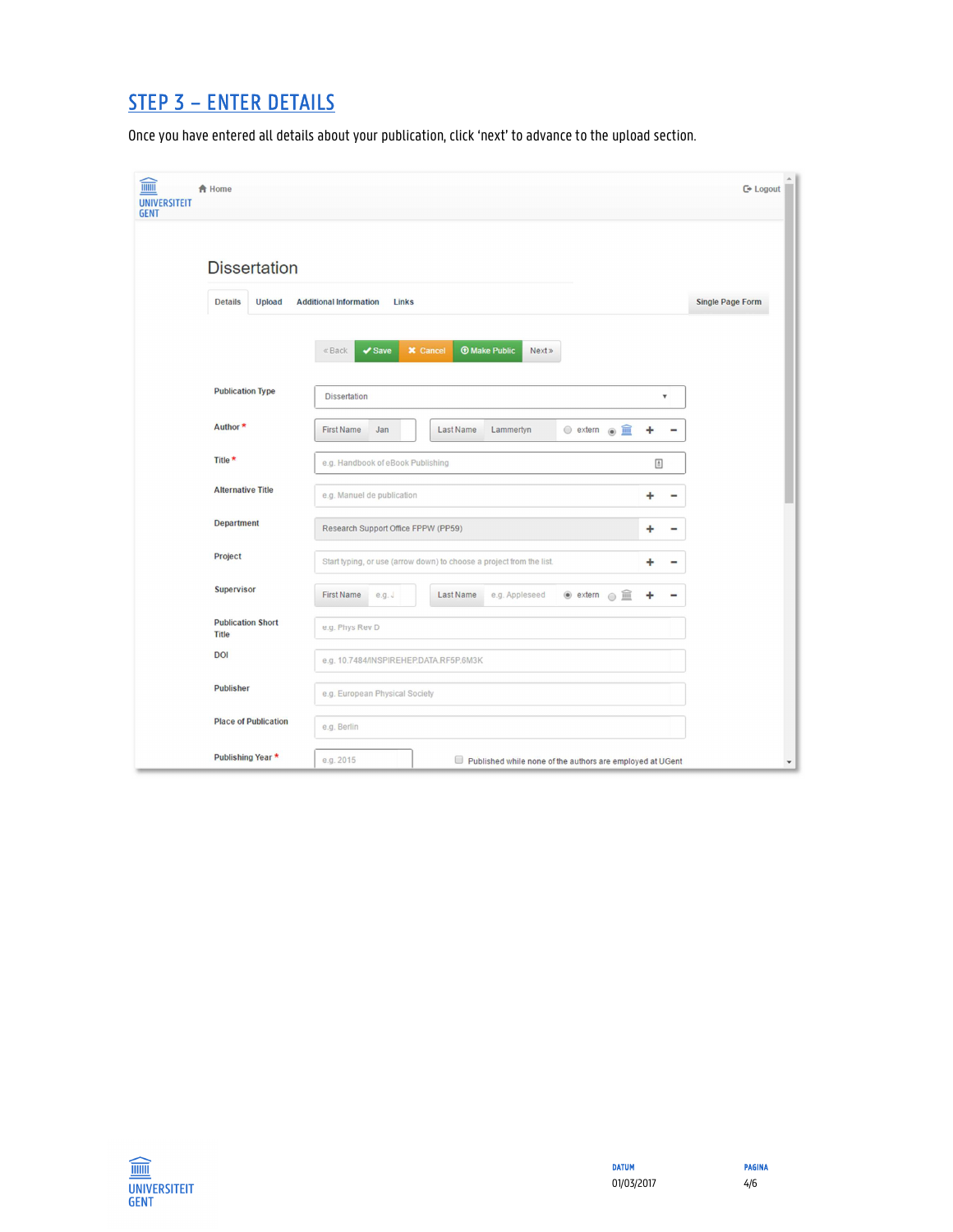#### STEP 4 – UPLOAD FILES

Here you can upload the main file (e.g. pdf of your dissertation) and supplementary files (e.g the data fact sheets).

| <b>合</b> Home                        |                                                                                                                                                          |                 |                                                                                                                        | <b>□</b> Logout         |
|--------------------------------------|----------------------------------------------------------------------------------------------------------------------------------------------------------|-----------------|------------------------------------------------------------------------------------------------------------------------|-------------------------|
| <b>Details</b><br><b>Upload</b>      | <b>Additional Information</b>                                                                                                                            | Links           |                                                                                                                        | <b>Single Page Form</b> |
|                                      | $\sqrt{\text{Save}}$<br>« Back                                                                                                                           | <b>X</b> Cancel | <b>Make Public</b><br>Next »                                                                                           |                         |
|                                      |                                                                                                                                                          |                 |                                                                                                                        |                         |
|                                      | Upload Main File and Supplementary Material (max. 500MB per file)                                                                                        |                 |                                                                                                                        |                         |
| Drop files here to upload  or click! |                                                                                                                                                          |                 |                                                                                                                        |                         |
| ×<br><b>PhD.pdf</b>                  |                                                                                                                                                          |                 |                                                                                                                        |                         |
| Access Level:                        | <b>Upload Date:</b>                                                                                                                                      | User:           | Relation:                                                                                                              |                         |
| open_access                          | 2017-03-01T12:44:58Z                                                                                                                                     | jlammert        | main_file                                                                                                              |                         |
| ×<br>$\mathbf{F}$ dsfs.txt           |                                                                                                                                                          |                 |                                                                                                                        |                         |
| Access Level:                        | <b>Upload Date:</b>                                                                                                                                      | User:           | Relation:                                                                                                              |                         |
| open_access                          | 2017-03-01T12:46:16Z                                                                                                                                     | jlammert        | main_file                                                                                                              |                         |
|                                      |                                                                                                                                                          |                 |                                                                                                                        |                         |
| ▼ Copyright and Licenses             |                                                                                                                                                          |                 |                                                                                                                        |                         |
| <b>Disclaimer</b>                    |                                                                                                                                                          |                 |                                                                                                                        |                         |
|                                      | More about UGent Open Access policy and activities.                                                                                                      |                 | I give UGent permission to store this file and make it available to the public according to the UGent Deposit Mandate. |                         |
| $\sqrt{ }$ laccept                   |                                                                                                                                                          |                 |                                                                                                                        |                         |
|                                      | Questions about policy / license? Contact our support: E-Mail: biblio@UGent.be                                                                           |                 |                                                                                                                        |                         |
|                                      |                                                                                                                                                          |                 |                                                                                                                        |                         |
|                                      | Licenses allowing/restricting use of the publication<br>If your uploaded document is available under a Creative Commons license, you can select it here: |                 |                                                                                                                        |                         |
|                                      | I hereby grant a CC BY (4.0) license                                                                                                                     |                 |                                                                                                                        | $\pmb{\mathrm{v}}$      |
|                                      |                                                                                                                                                          |                 |                                                                                                                        |                         |
|                                      | ▼ Creative Commons Public Domain Dedication (CC0 1.0)                                                                                                    |                 |                                                                                                                        |                         |
|                                      | ▼ Creative Commons Attribution 4.0 International Public License (CC-BY 4.0)                                                                              |                 |                                                                                                                        |                         |